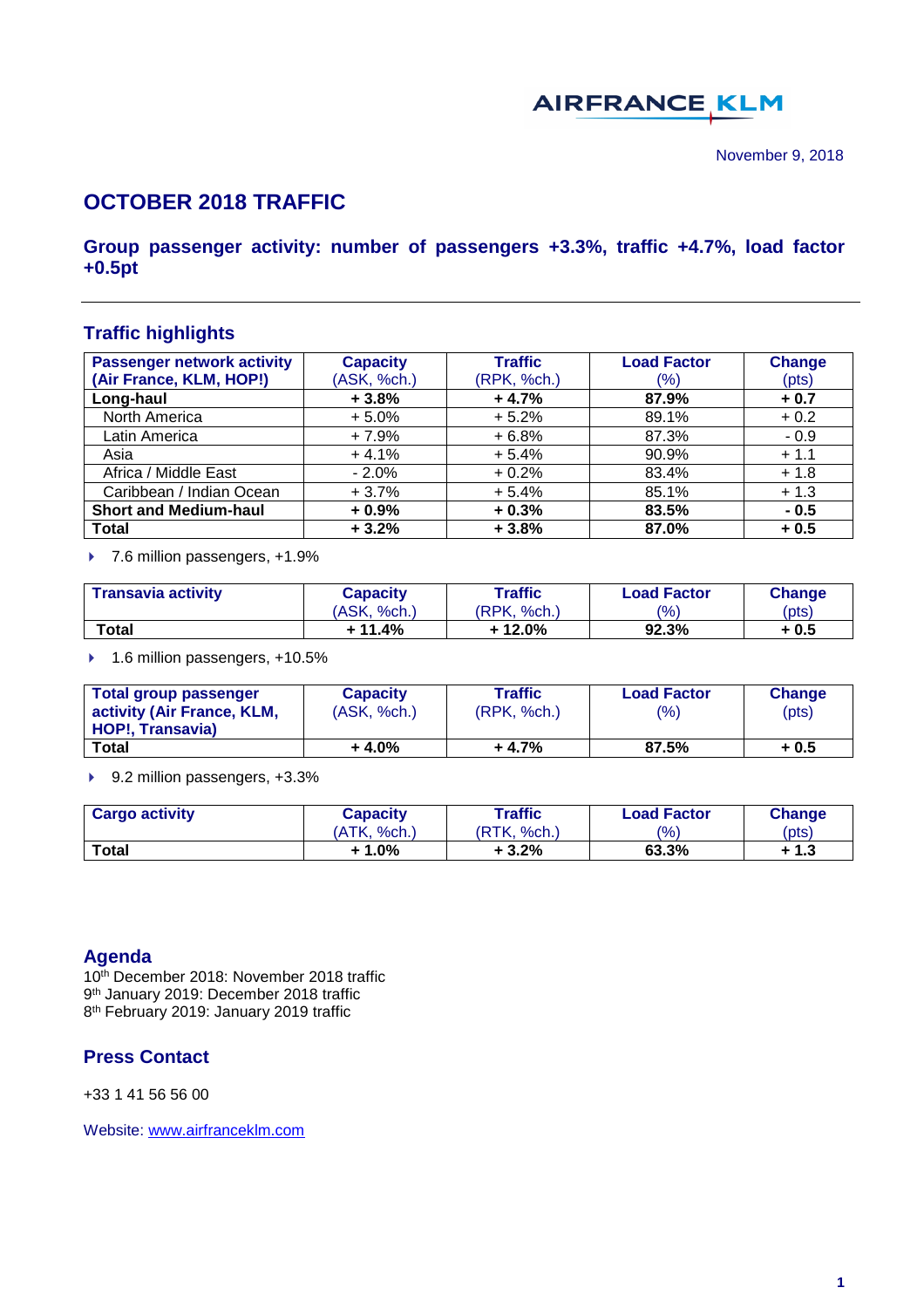#### **STATISTICS**

## **Passenger network activity\***

|                                   |        | October |           |         | Year to date |           |
|-----------------------------------|--------|---------|-----------|---------|--------------|-----------|
| Total Passenger network*          | 2018   | 2017    | Variation | 2018    | 2017         | Variation |
| Passengers carried ('000s)        | 7,583  | 7,441   | 1.9%      | 72,091  | 70,717       | 1.9%      |
| Revenue pax-kilometers (m RPK)    | 21,972 | 21,164  | 3.8%      | 214,542 | 208,899      | 2.7%      |
| Available seat-kilometers (m ASK) | 25,262 | 24,475  | 3.2%      | 244,475 | 239,925      | 1.9%      |
| Load factor (%)                   | 87.0%  | 86.5%   | 0.5       | 87.8%   | 87.1%        | 0.7       |
| Long-haul                         |        |         |           |         |              |           |
| Passengers carried ('000s)        | 2.319  | 2.234   | 3.8%      | 23,003  | 22,474       | 2.4%      |
| Revenue pax-kilometers (m RPK)    | 17,615 | 16,819  | 4.7%      | 173,453 | 168,472      | 3.0%      |
| Available seat-kilometers (m ASK) | 20,045 | 19,304  | 3.8%      | 195,455 | 191,102      | 2.3%      |
| Load factor (%)                   | 87.9%  | 87.1%   | 0.7       | 88.7%   | 88.2%        | 0.6       |
| <b>North America</b>              |        |         |           |         |              |           |
| Passengers carried ('000s)        | 727    | 693     | 4.9%      | 7,039   | 6,827        | 3.1%      |
| Revenue pax-kilometers (m RPK)    | 5,187  | 4,929   | 5.2%      | 50,185  | 48,669       | 3.1%      |
| Available seat-kilometers (m ASK) | 5,822  | 5,545   | 5.0%      | 56,250  | 54,822       | 2.6%      |
| Load factor (%)                   | 89.1%  | 88.9%   | 0.2       | 89.2%   | 88.8%        | 0.4       |
| <b>Latin America</b>              |        |         |           |         |              |           |
| Passengers carried ('000s)        | 284    | 266     | 6.5%      | 2,844   | 2,629        | 8.2%      |
| Revenue pax-kilometers (m RPK)    | 2,719  | 2,546   | 6.8%      | 27,271  | 25,192       | 8.3%      |
| Available seat-kilometers (m ASK) | 3,114  | 2,886   | 7.9%      | 30,150  | 27,944       | 7.9%      |
| Load factor (%)                   | 87.3%  | 88.2%   | (0.9)     | 90.5%   | 90.1%        | 0.3       |
| Asia / Pacific                    |        |         |           |         |              |           |
| Passengers carried ('000s)        | 555    | 526     | 5.4%      | 5,360   | 5,202        | 3.0%      |
| Revenue pax-kilometers (m RPK)    | 4.902  | 4.652   | 5.4%      | 47,000  | 45,772       | 2.7%      |
| Available seat-kilometers (m ASK) | 5,396  | 5,184   | 4.1%      | 51,763  | 50,672       | 2.2%      |
| Load factor (%)                   | 90.9%  | 89.7%   | 1.1       | 90.8%   | 90.3%        | 0.5       |
| Africa / Middle East              |        |         |           |         |              |           |
| Passengers carried ('000s)        | 467    | 475     | $(1.6\%)$ | 4,648   | 4,732        | $(1.8\%)$ |
| Revenue pax-kilometers (m RPK)    | 2.668  | 2.663   | 0.2%      | 26,241  | 26.379       | $(0.5\%)$ |
| Available seat-kilometers (m ASK) | 3,200  | 3,266   | $(2.0\%)$ | 31,394  | 31,861       | $(1.5\%)$ |
| Load factor (%)                   | 83.4%  | 81.5%   | 1.8       | 83.6%   | 82.8%        | 0.8       |
| Caribbean / Indian Ocean          |        |         |           |         |              |           |
| Passengers carried ('000s)        | 286    | 274     | 4.6%      | 3,111   | 3,084        | 0.9%      |
| Revenue pax-kilometers (m RPK)    | 2,138  | 2,030   | 5.4%      | 22,757  | 22,460       | 1.3%      |
| Available seat-kilometers (m ASK) | 2,513  | 2,423   | 3.7%      | 25,899  | 25,802       | 0.4%      |
| Load factor (%)                   | 85.1%  | 83.8%   | 1.3       | 87.9%   | 87.0%        | 0.8       |
| <b>Short and Medium-haul</b>      |        |         |           |         |              |           |
| Passengers carried ('000s)        | 5,263  | 5,207   | 1.1%      | 49,088  | 48,243       | 1.8%      |
| Revenue pax-kilometers (m RPK)    | 4,357  | 4,345   | 0.3%      | 41,089  | 40,427       | 1.6%      |
| Available seat-kilometers (m ASK) | 5,217  | 5,172   | 0.9%      | 49,020  | 48,822       | 0.4%      |
| Load factor (%)                   | 83.5%  | 84.0%   | (0.5)     | 83.8%   | 82.8%        | 1.0       |

\* Air France KLM, and HOP!

## **Transavia activity**

|                                   | October |       |           |        | Year to date |           |
|-----------------------------------|---------|-------|-----------|--------|--------------|-----------|
| Transavia                         | 2018    | 2017  | Variation | 2018   | 2017         | Variation |
| Passengers carried ('000s)        | .582    | .432  | 10.5%     | 14.058 | 13.204       | 6.5%      |
| Revenue pax-kilometers (m RPK)    | 2.828   | 2.525 | 12.0%     | 25.021 | 22.898       | 9.3%      |
| Available seat-kilometers (m ASK) | 3.065   | 2.751 | 11.4%     | 27.097 | 25.248       | 7.3%      |
| Load factor (%)                   | 92.3%   | 91.8% | 0.5       | 92.3%  | 90.7%        | 1.6       |

#### **Total group passenger activity\*\***

|                                   | October |        |           |         | Year to date |           |
|-----------------------------------|---------|--------|-----------|---------|--------------|-----------|
| Total group**                     | 2018    | 2017   | Variation | 2018    | 2017         | Variation |
| Passengers carried ('000s)        | 9.164   | 8,873  | 3.3%      | 86.149  | 83.920       | 2.7%      |
| Revenue pax-kilometers (m RPK)    | 24.799  | 23.689 | 4.7%      | 239.563 | 231.797      | 3.4%      |
| Available seat-kilometers (m ASK) | 28.326  | 27.227 | 4.0%      | 271.573 | 265.173      | 2.4%      |
| Load factor $(\%)$                | 87.5%   | 87.0%  | 0.5       | 88.2%   | 87.4%        | 0.8       |

Air France KLM, HOP! and Transavia

#### **Cargo activity**

|                            | October |       |           |        | Year to date |           |
|----------------------------|---------|-------|-----------|--------|--------------|-----------|
| <b>Total Group</b>         | 2018    | 2017  | Variation | 2018   | 2017         | Variation |
| Revenue tonne-km (m RTK)   | 791     | 766   | 3.2%      | 7.126  | 7.081        | 0.6%      |
| Available tonne-km (m ATK) | 1.249   | .236  | .0%       | 11.982 | 11.982       | 0.0%      |
| Load factor (%)            | 63.3%   | 62.0% | 1.3       | 59.5%  | 59.1%        | 0.4       |